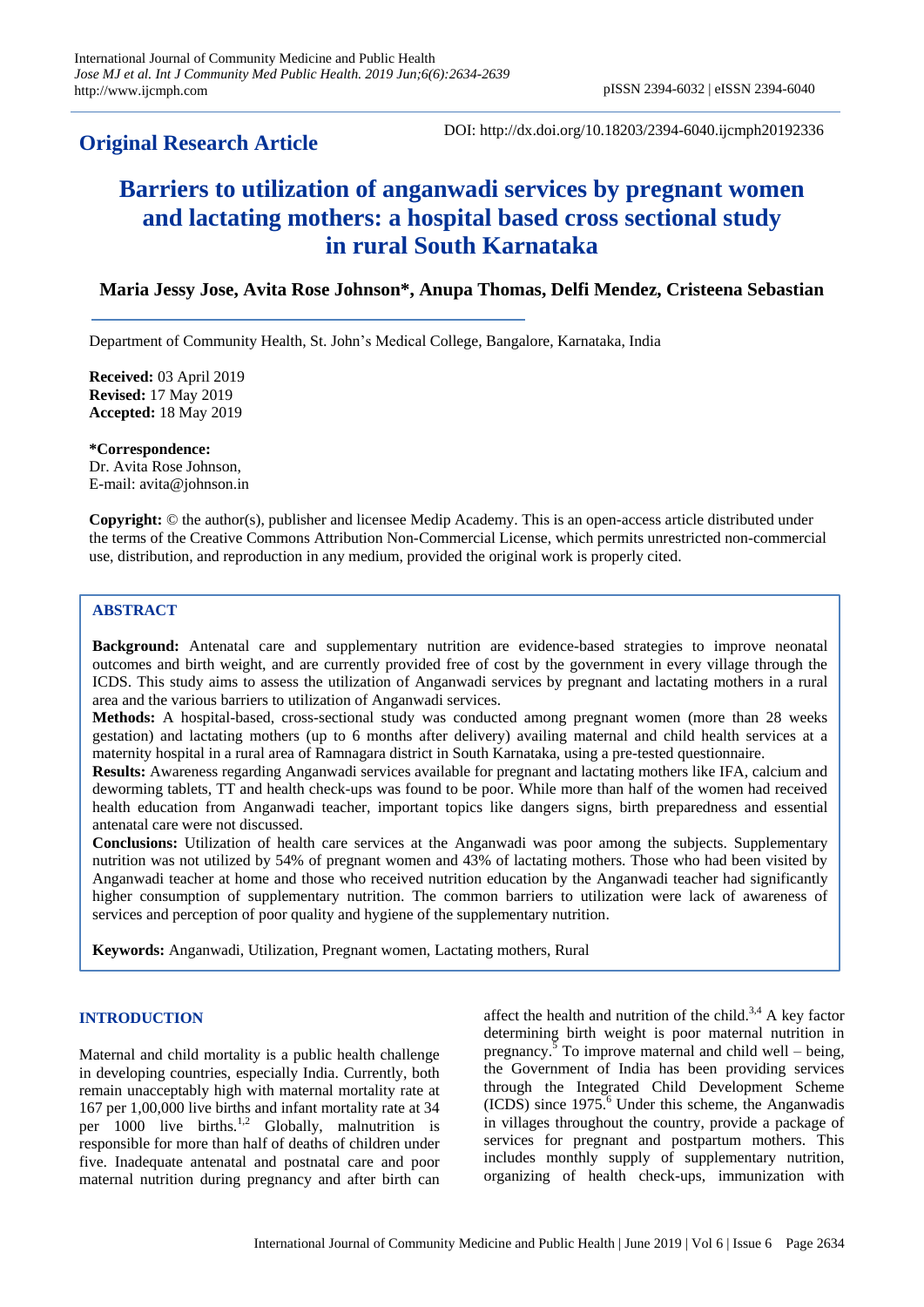tetanus toxoid, distribution of iron and folic acid supplements (IFA), deworming tablet and health education.

Though antenatal care and supplementary nutrition are evidence-based strategies to improve neonatal outcomes and birth weight, and even though these are currently provided free of cost by the government in every village through the ICDS, there is a question of whether mothers actually utilize these services, and more importantly if they do not, then what could be the reasons for nonutilization.<sup>7</sup> Therefore, this study aims to assess the utilization of Anganwadi services by pregnant and lactating mothers in a rural area and to assess the various barriers to utilization of Anganwadi services, in order to address these issues at the policy and service level, with the ultimate aim of improving utilization of Anganwadi services by mothers.

#### **METHODS**

This study was a hospital-based, cross-sectional study conducted among pregnant and lactating mothers at Snehalaya Hospital, Solur which is a missionary-run maternity hospital in a rural area of Ramnagara district in South Karnataka over a period of 2 months (March 2018– April 2018). Pregnant women in the third trimester (more than 28 weeks gestation) and lactating mothers (upto 6 months after delivery) availing maternal and child health services at the hospital were invited to be a part of the study. Based on a previous study, with 80% power and 5% absolute precision, the sample size was estimated to be 190.<sup>8</sup> Convenience sampling technique was employed. Written informed consent was obtained from the study subjects. Women who were seriously ill were excluded from the study. A pre-tested, face-validated questionnaire was administered to collect socio-demographic and obstetric details, awareness about the Anganwadi, the various services provided by the Anganwadi, utilization of services, including supplementary nutrition and reasons for non-utilization of services. Pregnant women were asked about services available at the Anganwadi for pregnant women and their utilization of such services during their antenatal period. Lactating mothers were asked about services available at the Anganwadi for lactating mothers and their utilization of such services during their postnatal period. Ethical approval was obtained for this study from the Institutional Ethics Committee at St. John's Medical College, Bangalore and permission to conduct the study was also obtained from the hospital in-charge. Data was entered in Microsoft Excel and analyzed using Statistical Package for Social Sciences [SPSS] v 16. Data was described using proportions, mean and standard deviation. Association between sociodemographic factors and utilization of services was calculated using Chi-square test and Mann-Whitney U test where applicable. A  $p<0.05$  was considered to be statistically significant.

#### **RESULTS**

A total of 205 study participants were interviewed, 161 (79%) of whom were pregnant women in their third trimester of pregnancy and 44 (21%) were lactating mothers within six months of delivery. The mean age of the study sample was  $23.0\pm3.0$  years. Most women were in the age group of 21–25 years (Table 1). Majority of them had received high school education, were housewives, were from joint family, and belonged to middle class (based on modified BG Prasad socioeconomic scale). It was the first pregnancy for more than half of the subjects. Nearly all the women had a government Mother and Child Protection (MCP) Card. 89.3% of the subjects received at least one home visit by at least one of the grass-root level workers, most common being Anganwadi teacher (60%).

#### **Table 1: Socio-demographic and obstetric details of the study participants (n=205).**

| <b>Factors</b>               | <b>Category</b>            | N(%)       |
|------------------------------|----------------------------|------------|
| Age (in years)               | $\leq$ 19                  | 18(8.8)    |
|                              | $20 - 25$                  | 146 (71.2) |
|                              | $26 - 30$                  | 40 (19.5)  |
|                              | > 30                       | 1(0.5)     |
|                              | Up to Middle school        | 7(3.4)     |
|                              | High school                | 149 (72.7) |
| <b>Education</b>             | Graduation                 | 48 (23.4)  |
|                              | Post-graduation            | 1(0.5)     |
|                              | Housewife                  | 197 (96.1) |
| Occupation                   | Gainfully employed         | 8(3.9)     |
|                              | Lower                      | 9(4.4)     |
| Socio – economic<br>status   | Lower middle class         | 40 (19.5)  |
|                              | Middle class               | 76 (37.1)  |
|                              | Upper middle class         | 57(27.8)   |
|                              | <b>Upper class</b>         | 23 (11.2)  |
|                              | Nuclear family             | 78 (38.0)  |
| <b>Type of family</b>        | Joint family               | 94 (45.9)  |
|                              | Three generation<br>family | 33(16.1)   |
|                              | 1                          | 121 (59.0) |
| <b>Parity</b>                | $\overline{2}$             | 72 (35.1)  |
|                              | 3 or more                  | 12(5.9)    |
| <b>Possession of</b>         | Yes                        | 201 (98.0) |
| <b>MCP</b> card              | N <sub>0</sub>             | 4(2.0)     |
| <b>Visited at home</b><br>by | Anganwadi teacher          | 124(60.5)  |
|                              | <b>ASHA</b>                | 94 (45.9)  |
|                              | <b>ANM</b>                 | 72 (35.1)  |
|                              | No one                     | 22 (10.7)  |

Majority of the subjects were aware of the existence of the Anganwadi center in their village, but most were not aware of all the beneficiaries of the Anganwadi. While most were aware of supplementary nutrition, fewer were aware of the other Anganwadi services available for pregnant and lactating mothers like IFA, calcium and deworming tablets (Table 2). Awareness was higher among lactating mothers than pregnant women.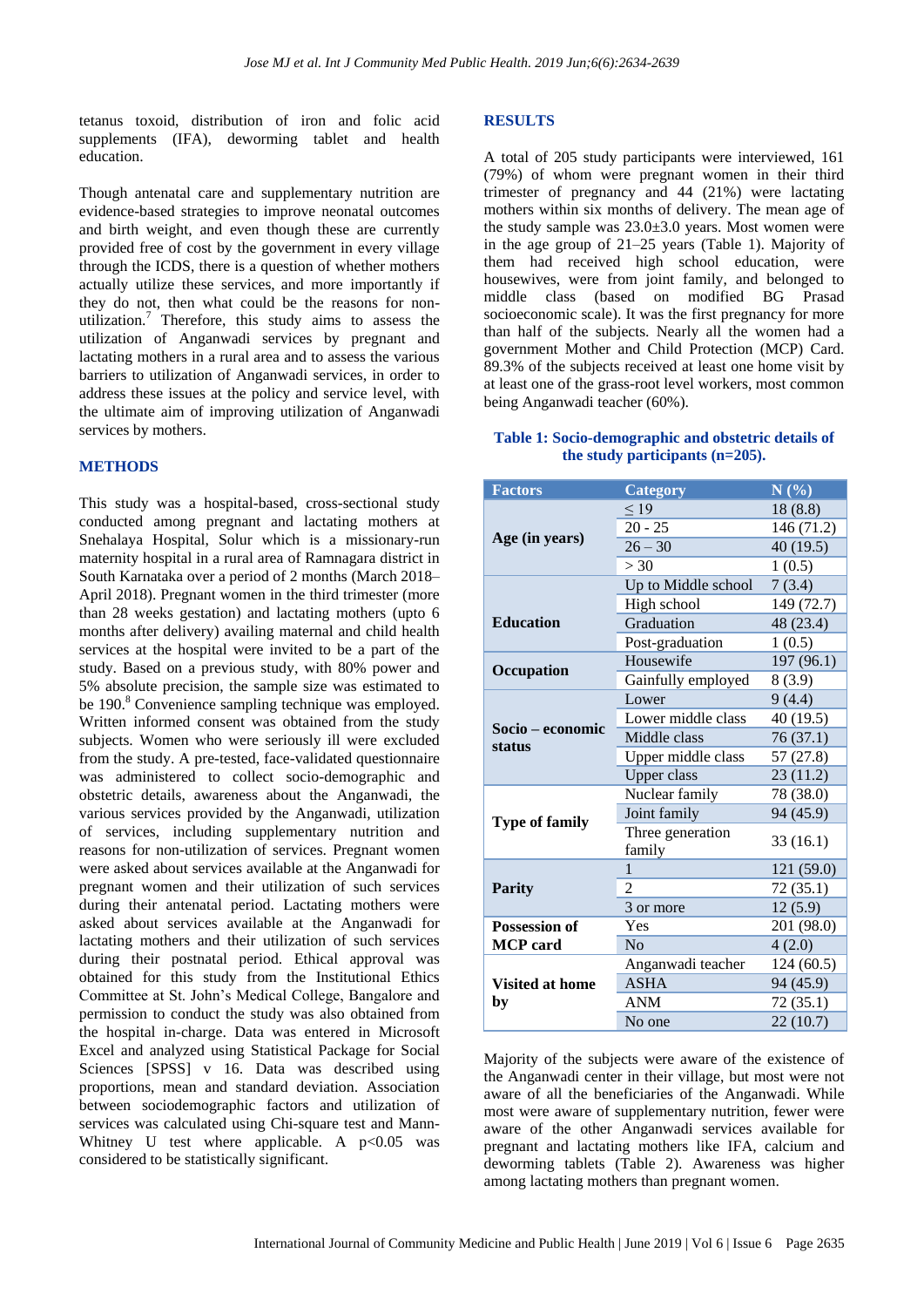#### **Table 2: Pregnant and lactating mothers' awareness of Anganwadi services.**

| <b>Awareness of Anganwadi and its services</b> | <b>Pregnant</b><br>women<br>$(n=161)$<br>N(%) | <b>Lactating</b><br>mothers<br>$(n=44)$<br>N(%) |  |  |
|------------------------------------------------|-----------------------------------------------|-------------------------------------------------|--|--|
| Aware of location of<br>Anganwadi center       | 136 (84.5)                                    | 40 (90.9)                                       |  |  |
| <b>Aware of the beneficiaries of Anganwadi</b> |                                               |                                                 |  |  |
| Pregnant women                                 | 128(79.5)                                     | 39 (88.6)                                       |  |  |
| Lactating mothers                              | 87 (54.0)                                     | 32 (72.7)                                       |  |  |
| Children under 6 years of<br>age               | 94 (58.4)                                     | 26(59.1)                                        |  |  |
| Adolescent girls                               | 4(2.5)                                        | 6(13.6)                                         |  |  |
| Aware of services available at the Anganwadi   |                                               |                                                 |  |  |
| Supplementary nutrition                        | 137 (85.1)                                    | 40 (90.9)                                       |  |  |
| <b>Health education</b>                        | 48 (29.8)                                     | 12(27.3)                                        |  |  |
| Health check ups                               | 43 (26.7)                                     | 28(63.6)                                        |  |  |
| Provision of IFA                               | 18(11.2)                                      | 15(34.1)                                        |  |  |
| Provision of Calcium                           | 16(9.9)                                       | 16(36.4)                                        |  |  |
| TT injection                                   | 23(13.7)                                      | N.A                                             |  |  |
| Deworming<br>$\cdot$ $\cdot$                   | 14(8.7)                                       | N.A                                             |  |  |

(Number in parentheses indicates percentage); N.A- not applicable.

Most of the study subjects had visited the Anganwadi at least once (71.4%) (Table 3). Utilization of supplementary nutrition from the Anganwadi (for at least a month) was found to be fairly inadequate in both pregnant (46%) and lactating mothers (56.8%). 81(50%) of pregnant and 27(61.4%) of lactating mothers had received health education from the Anganwadi teacher on at least one topic, most commonly being nutrition. Most pregnant women did not receive health education on important topics like importance of ANC visits, need for institutional delivery and danger signs in pregnancy. Advice to pregnant women regarding birth preparedness was also inadequate with regards to preparing for birth, planning for institutional delivery and information about various maternity benefit schemes (Table 4). Only around one-third of lactating mothers received health education on topics like danger signs in the postpartum mother and newborn, breastfeeding, care of the newborn and family planning. The MCP card was not adequately utilized as a tool to educate the mother.

Utilization of health care services at the Anganwadi was poor among the subjects. But though IFA, calcium and deworming tablets, and TT were hardly utilized from the Anganwadi (1%), the women reported obtaining these, mainly from the hospital where the study was conducted (59%) and from the nearby government PHC (40%). Most of the women were motivated to utilize the Anganwadi services by the Anganwadi teacher, followed by the ASHA and ANM, but not by doctors and nurses (Table 3).

#### **Table 3: Utilization of Anganwadi services by pregnant and lactating mothers.**

|                                                  | <b>Pregnant</b><br>women*<br>$(n=161)$ | <b>Lactating</b><br>mothers**<br>$(n=44)$ |  |  |  |
|--------------------------------------------------|----------------------------------------|-------------------------------------------|--|--|--|
| <b>Utilization of Anganwadi services</b>         |                                        |                                           |  |  |  |
| Visited the Anganwadi<br>center                  | $117(72.7)$ 30 (68.2)                  |                                           |  |  |  |
| Home visit by Anganwadi<br>teacher               | 97(60.2)                               | 27(61.4)                                  |  |  |  |
| Received MCP card from<br>Anganwadi              | 29 (18)                                | 6(13.6)                                   |  |  |  |
| Received supplementary<br>nutrition              | 74 (46)                                | 25(56.8)                                  |  |  |  |
| Received health education from Anganwadi teacher |                                        |                                           |  |  |  |
| on                                               |                                        |                                           |  |  |  |
| <b>Nutrition</b>                                 | 78 (48.4)                              | 26(59.1)                                  |  |  |  |
| <b>ANC/PNC Visits</b>                            | 20(12.4)                               | 14(31.8)                                  |  |  |  |
| Danger signs- pregnancy/<br>postpartum           | 2(1.2)                                 | 13(29.5)                                  |  |  |  |
| Institutional delivery                           | 17(10.6)                               | N.A                                       |  |  |  |
| Care of newborn                                  | 10(6.2)                                | 14(31.8)                                  |  |  |  |
| <b>Breast</b> feeding                            | 41 $(25.5)$                            | 16(36.4)                                  |  |  |  |
| Immunization                                     | 40(24.8)                               | 21 (47.7)                                 |  |  |  |
| Family planning                                  | 11(6.8)                                | 16(36.4)                                  |  |  |  |
| Received health care at Anganwadi                |                                        |                                           |  |  |  |
| Weight checked                                   | 73 (45.3)                              | 1(2.3)                                    |  |  |  |
| <b>Received IFA tablets</b>                      | 2(1.2)                                 | 0(0)                                      |  |  |  |
| <b>Received Calcium tablets</b>                  | 2(1.2)                                 | 0(0)                                      |  |  |  |
| Received TT injection                            | 1(0.6)                                 | N.A                                       |  |  |  |
| Received Deworming tablet                        | 4(2.5)                                 | N.A                                       |  |  |  |
| Motivated to avail services at the Anganwadi by  |                                        |                                           |  |  |  |
| Anganwadi worker                                 | 115 (71.4)                             | 25(56.8)                                  |  |  |  |
| <b>ASHA</b>                                      | 64 (39.8)                              | 18 (40.9)                                 |  |  |  |
| <b>ANM</b>                                       | 49 (30.4)                              | 13 (29.5)                                 |  |  |  |
| Doctor / Nurse                                   | 2(1.2)                                 | 1(2.3)                                    |  |  |  |
| Family /Friends                                  | 41(25.5)                               | 10(22.7)                                  |  |  |  |

\*at least once during antenatal period \*\*at least once during postnatal period; (number in parentheses indicates percentage) N.A- not applicable.

#### **Table 4: Advice on birth preparedness for pregnant women by Anganwadi teacher (n=161).**

|                                                   | N(%)     |  |
|---------------------------------------------------|----------|--|
| <b>Advice on birth preparedness</b>               |          |  |
| Advised to prepare for birth                      | 10(6.2)  |  |
| Advice regarding Institutional delivery           | 17(10.6) |  |
| MCP Card used as a tool for education             | 46(28.6) |  |
| <b>Advice regarding maternity benefit schemes</b> |          |  |
| <b>JSSK</b>                                       | 50(31.1) |  |
| <b>JSY</b>                                        | 6(3.7)   |  |
| Thayi Bhagya                                      | 17(10.6) |  |

Supplementary nutrition was not utilized by 87 (54%) of pregnant women and 19 (43%) of lactating mothers. The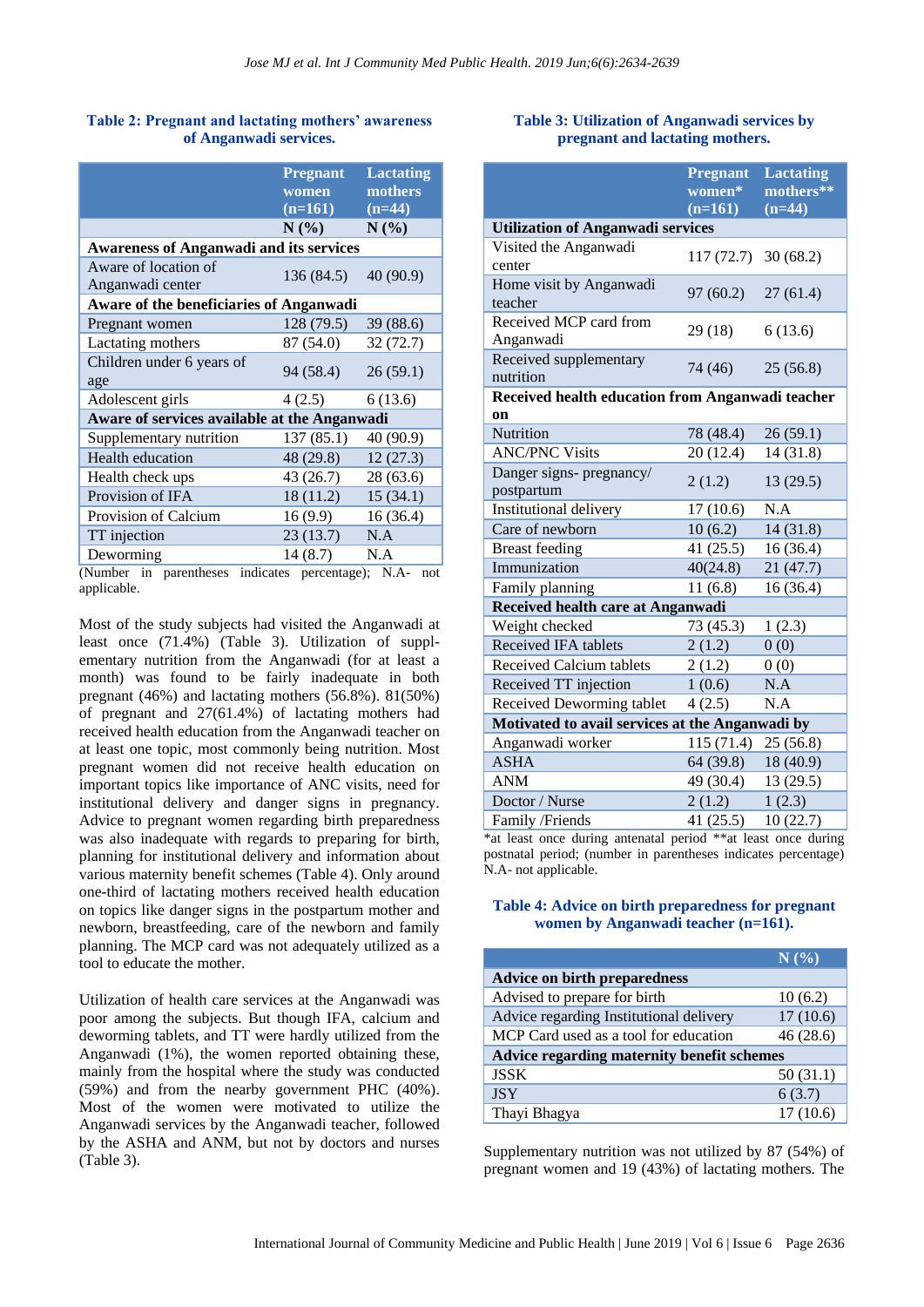barriers to utilization of supplementary nutrition were the belief that poor quality of food grains was being provided, and the perception that the food was unhygienic and meant for poor people (Table 5). The utilization of supplementary nutrition was significantly higher among younger women, among those who had been visited by Anganwadi teacher at home and those who received nutrition education by the Anganwadi teacher (Table 6). Utilization of supplementary nutrition was not significantly associated with factors like education or occupation of the subject, socio-economic status, type of family, or number of pregnancies. The major barrier to utilization of health care services at Anganwadi was the lack of awareness of services like IFA, calcium and deworming tablets, TT and health check-ups.

**Table 5: Reasons for non-utilization of supplementary nutrition by pregnant and lactating mothers (n=106).**

| <b>Reasons</b>                                | <b>Pregnant women <math>(n=87)</math></b> | Lactating mothers $(n=19)$ |
|-----------------------------------------------|-------------------------------------------|----------------------------|
| Quality of food grains is poor                | 14(16.1)                                  | 4(21.1)                    |
| Food is unhygienic                            | 7(1.1)                                    | 1(5.2)                     |
| <b>Meant for poor people</b>                  | 4(4.5)                                    | 1(5.2)                     |
| <b>Family not willing</b>                     | 0(0)                                      | 1(5.2)                     |
| No time to collect the food                   | 0(0)                                      | 6(31.5)                    |
| Anganwadi is far away                         | 0(0)                                      | 5(26.3)                    |
| Not aware that food is available at Anganwadi | 8(9.1)                                    | 3(15.7)                    |

(Number in parentheses indicates percentage).

#### **Table 6: Association between socio-demographic factors and intake of supplementary nutrition by the women (n=205).**

| <b>Categories</b>                    | <b>Supplementary nutrition</b>               |                                 |                |  |
|--------------------------------------|----------------------------------------------|---------------------------------|----------------|--|
|                                      | $No(n=106)$                                  | Yes $(n=99)$                    | <b>P</b> value |  |
| Age-Median (IQR)                     | 23 (22 – 26) <sup><math>\degree</math></sup> | $22(20-25)$ <sup><i>@</i></sup> | $0.002**$      |  |
| Visit by Anganwadi teacher           |                                              |                                 |                |  |
| Ever visited                         | 39 (31.5)                                    | 85 (68.5)                       | $< 0.001*$     |  |
| Not visited                          | 67(82.7)                                     | 14(17.3)                        |                |  |
| <b>Health education on nutrition</b> |                                              |                                 |                |  |
| Received                             | 26(25.0)                                     | 78 (75.0)                       | $< 0.001*$     |  |
| Not received                         | 80 (79.2)                                    | 21(20.8)                        |                |  |

\* Chi – square test \*\* Mann – Whitney U test; (number in parentheses indicates percentage, except for @ where it indicates inter quartile range).

#### **DISCUSSION**

The effectiveness of a public health program depends on its utilization. In the present research, which studied the utilization of Anganwadi services by pregnant and lactating mothers, it was found that 84.5% of pregnant women and 90.9% of lactating mothers had heard of the Anganwadi in their village which was similarly found in a study done among women in an underprivileged area of Nagpur where 91.39% had heard about Anganwadi.<sup>9</sup> The proportion of women who received at least one home visit by grassroot level workers was high (89.3%) as compared to Karnataka state  $(35.7\%)$ .<sup>10</sup> However, in spite of having heard about the Anganwadi, and having been visited by grassroot level workers, the awareness of the various services available at the Anganwadi was found to be very low, except for supplementary nutrition. Majority were unaware that IFA, calcium and deworming tablets, TT and health checkups could be easily accessed at the Anganwadi. This finding is in contrast to the study done in Nagpur, where most women were aware of these services.<sup>9</sup> Poor awareness translates into poor utilization, and this was demonstrated in our study, where awareness

and utilization of Anganwadi services, aside from supplementary nutrition was found to be abysmally low, when compared to NFHS  $-4$  where 67% of pregnant women and 60% of lactating mothers in rural Karnataka had received health check-ups at the Anganwadi.<sup>11</sup> This was similarly found in a study in a rural area near Kochi, Kerala where awareness regarding Anganwadi services was low and only 19% of pregnant and lactating mothers utilized any of the Anganwadi services.<sup>12</sup>

In the present study, it was found that supplementary nutrition was the only service of the Anganwadi that was being highlighted and promoted to pregnant and lactating mothers.

In the present study, we found that approximately half of pregnant and lactating mothers received supplementary nutrition for at least one month, which was lower than National Family Health Survey- 4 where 75.3% of pregnant women and 65.6% of lactating mothers in rural Karnataka received supplementary nutrition.<sup>11</sup> The study findings were also in contrast with other studies done in rural Rajasthan and Bareilly, where over 85% of pregnant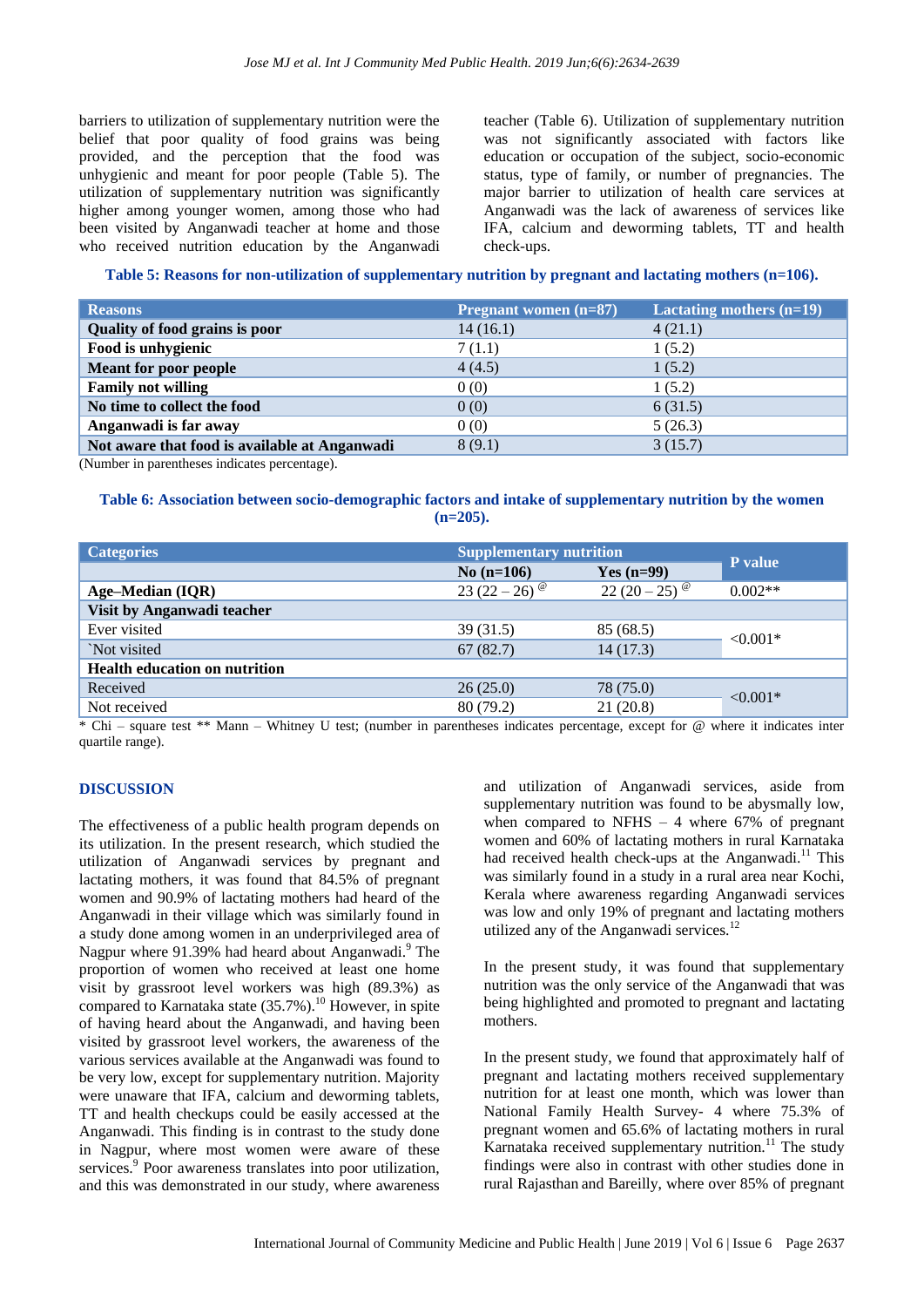and lactating mothers received supplementary nutrition.<sup>13,14</sup> The barriers to utilization of supplementary nutrition by women in our study were lack of awareness, misconceptions about the provision of food in Anganwadi with respect to quality and hygiene and the perception that Anganwadi nutrition is meant only for the poor. This has public health implications because people of lower socio-economic status tend to aspire to lifestyles of those who are richer and tend to emulate their behaviors.<sup>15</sup> Therefore, it is possible that when people of higher socio-economic class refuse to accept nutrition services from the government, the poor might also avoid the same, as they do not want to accept nutrition that is deemed unacceptable by those who can afford. A study among beneficiaries of 40 Anganwadi centers in Bhopal city similarly found dissatisfaction with the quality of food.<sup>16</sup> Low quality of public health interventions is a common reason for non-utilization and is a waste of resources.<sup>17</sup>

The present study found that utilization of supplementary nutrition was significantly higher among women who had been visited by Anganwadi worker at home and those who had received nutrition education from Anganwadi teacher. This was similarly seen in a study across 28 Anganwadi centers in Aurangabad city where 100% of beneficiaries were visited at home and the utilization of supplementary nutrition by pregnant and lactating mothers was found to be  $92.5\%$ .<sup>18</sup> This finding indicates that Anganwadi teacher plays an important role in overcoming barriers to utilization of Anganwadi services, by visiting and talking to women in their own homes and by educating them about various health topics and providing information about Anganwadi services.

Approximately half of the women had received health education from the Anganwadi teacher on at least one health topic, commonly nutrition, breast feeding, immunization and family planning which was found to be similar to a study done among beneficiaries in an urban area of Belgavi, North Karnataka.<sup>19</sup> However, certain important topics that have direct impact on maternal and neonatal mortality like birth preparedness and essential obstetric care were not conveyed adequately to pregnant women. The proportion of women who possessed Mother and Child Protection card (MCP card) was 98% which was higher when compared with overall figures for the state of Karnataka  $(86.2\%)$ .<sup>10,9</sup> Studies have shown that the MCP card can be effective as an education tool for mothers and their families, yet the MCP card was not used by the Anganwadi teacher as a tool to educate the mother on topics like birth preparedness, danger signs and essential obstetric care which are pictorially depicted in the MCP card. $20$ 

Most of the women were motivated to utilize the Anganwadi services by the Anganwadi teacher, followed by the ASHA and ANM, but not by doctors and nurses. This is a missed opportunity to inform pregnant and lactating mothers about free, easily available and easily accessible community-based health services. Utilizing these services could reduce out of pocket expenditure, as nearly 60% of the women in the study were purchasing IFA and calcium tablets from private hospitals or pharmacies.

Those who had been visited by the Anganwadi teacher at home and those who received nutrition education by the Anganwadi teacher had significantly higher consumption of supplementary nutrition. This has important public health implications since it indicates that for a community-based health program like ICDS to succeed, the utilization by the beneficiaries could be improved if the Anganwadi teacher makes a concerted effort to reach out, visit, educate and inform the beneficiaries.

#### **CONCLUSION**

Awareness regarding Anganwadi services available for pregnant and lactating mothers like IFA, calcium and deworming tablets, TT and health checkups was found to be poor, except for supplementary nutrition. Utilization of supplementary nutrition from the Anganwadi was found to be inadequate in both pregnant (46%) and lactating mothers (56.8%). While 50% of pregnant and 61.4% of lactating mothers had received health education from Anganwadi teacher, important topics like dangers signs, birth preparedness and essential antenatal care were not discussed. Utilization of health care services at the Anganwadi was also poor among the subjects. Supplementary nutrition was not utilized by 54% of pregnant women and 43% of lactating mothers. Those who had been visited by Anganwadi teacher at home and those who received nutrition education by the Anganwadi teacher had significantly higher consumption of supplementary nutrition. The common barriers to utilization were lack of awareness regarding availability of supplementary nutrition and the perception of poor quality and hygiene of the food.

#### *Recommendations*

Awareness regarding services provided by the Anganwadi must be improved, through home visits by ASHA, ANM and AWW. During ANC and PNC visits, doctors and nurses should use the opportunity to encourage utilization of services from community-based health programs like ICDS. Anganwadi teachers should expand their focus of health education to include topics that can potentially save lives of mothers and their newborns like birth preparedness, danger signs and essential obstetric care, using MCP card as an educational tool.

#### **ACKNOWLEDGEMENTS**

The authors express their sincere thanks and gratitude to all who had helped and supported for this study.